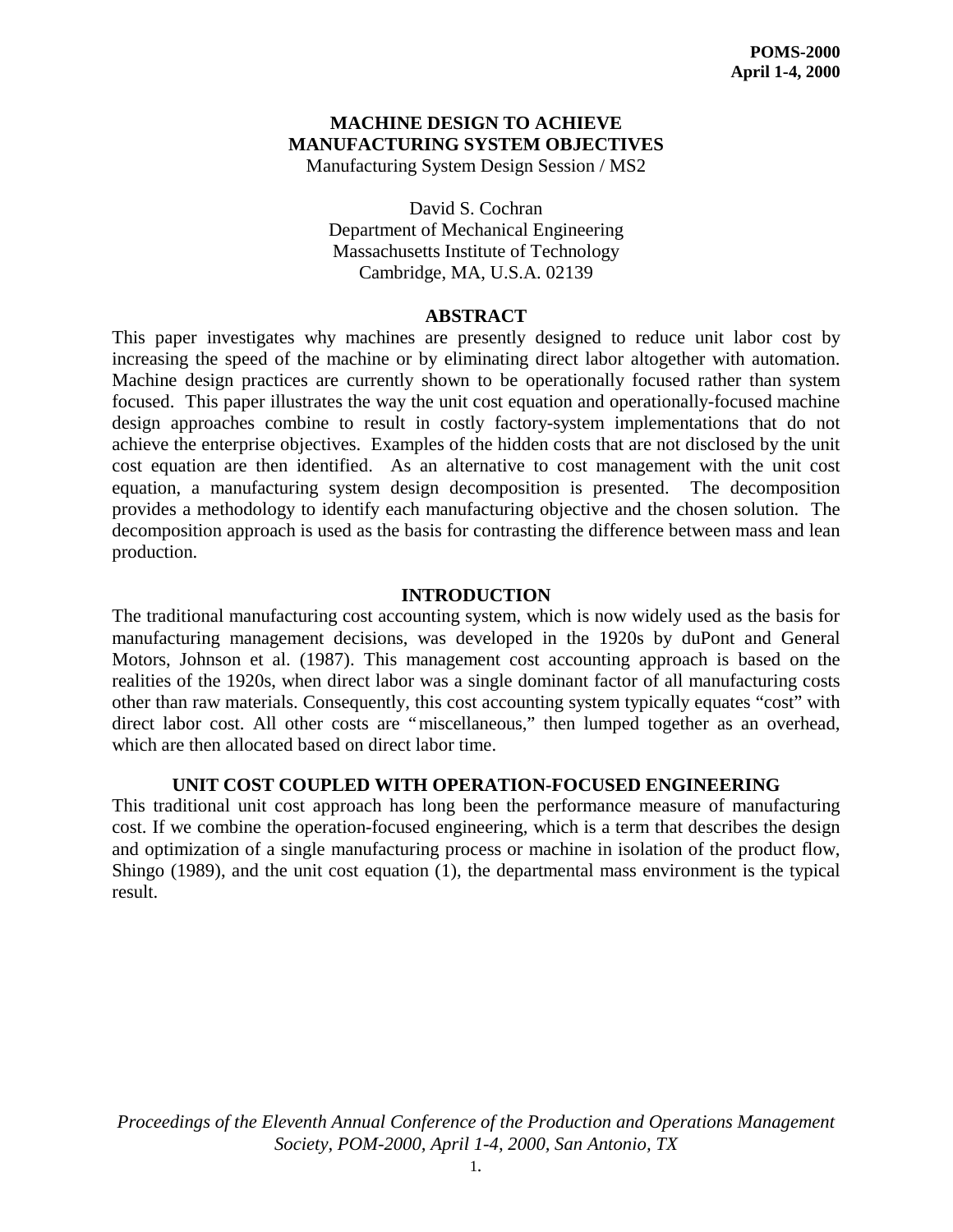(1)

$$
\mathbf{a} = \frac{(C_{dl} + C_m + C_{oha})}{N_p}
$$
  
\n
$$
C_{dl} = W_{dl} \times DL_p, C_{oha} = \mathbf{b} \times C_{olnp}, \quad \mathbf{b} = \frac{DL_p}{DL_{tot}}
$$
  
\nwhere  $\mathbf{a}$  = unit cost of product,  $C_{dl}$  = direct labor cost,  
\n $C_m$  = material cost,  $C_{oha}$  = overhead allocation of product,  
\n $W_{dl}$  = wage of direct labor per hour  
\n $\mathbf{b}$ = burden rate,  $C_{oltp}$  = total plant overhead cost,

 $DL_p$  = direct labor hours comsumed by the product

 $DL_{tot}$  = total direct labor hours of plant

 $N_p$  = number of parts produced

Capacity for each operation is calculated by equation (2):

$$
\mathbf{m}_{i} = \frac{Y_{i}}{X} = \frac{\sum_{j=1}^{N} M_{CT_{ij}}}{X}
$$
(2)

where, for each operation *i*,  $\mathbf{m}$  is the number of machines,  $Y_i$  is the total daily processing time, *X* is the daily available operating time, N number of products *j*, and  $M_{cr_j}$  is the machining cycle

time. Each department in the plant layout corresponds to a processing operation. Furthermore, the people in this type of manufacturing system typically operate one or at most two machines. Figure 1 illustrates the operation-based processing environment in which one-person, operates one machine. In this environment the unit labor cost is coupled with the production rate of the machine.



Figure 1 Traditional One Machine per One Operator Situation.

Enterprises that use equation (1) as their cost management system attempt to reduce unit cost by determining at least three FRs which affect the mass manufacturing system design:

> *FR 1*: Eliminate the need for direct labor:  $DL_p \rightarrow 0$ *FR 2*: Increase the number of units / time to infinity:  $N_p \rightarrow \infty$ *FR 3*: Reduce labor wage:  $W_d \rightarrow 0$

The first way is to eliminate the need for direct labor by implementing automated machines. Secondly, unit cost is reduced by maximizing the number of units produced during a certain time interval through increased processing speed of the machine. Thirdly, unit cost can be minimized by directly reducing the labor wage (moving plants to low-wage countries is one such approach).

#### **THE MANUFACTURING SYSTEM DESIGN DECOMPOSITION**

As an alternative to the problems identified above with the unit cost equation, a Manufacturing System Design Decomposition, Cochran et al. (1999) has been developed based on Axiomatic Design, Suh (1990). In the decomposition, maximizing customer satisfaction rather than simply producing more increases sales revenue. In addition, since charging more than market price is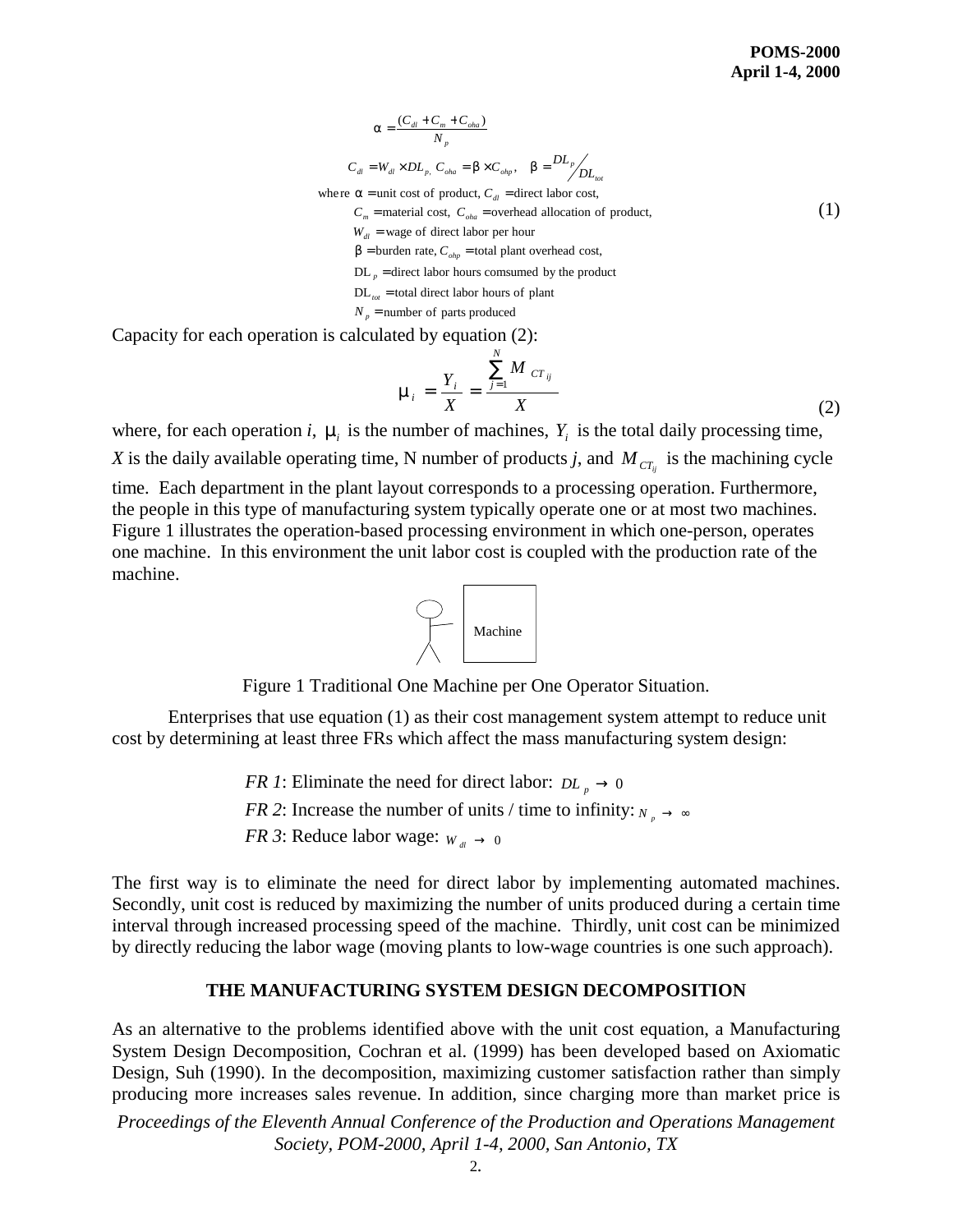almost impossible in today's highly competitive market, the production costs are reduced to the target cost. To achieve the target cost all non-value added costs are eliminated. Finally, to minimize production investment, right-sized machines are used instead of highly-automated, high-speed machines. The differences in design parameters between "mass" and "lean" manufacturing system design decompositions are shown in the two levels shown in Figure 2.

With this design decomposition, the differences between equipment design in "lean" and "mass" plants can be explained. The decomposition shows that the equipment in mass manufacturing systems is the result of operation-focused thinking while the equipment in lean production systems is the result of a new system design thinking, which uncouples labor cost from the speed of the machine. To reduce labor cost, operator's work content is matched to the<br>  $\frac{P_{\text{DWS}}}{P_{\text{DWS}}/P_{\text{F}}P_{\text{DWS}}}$ 



Figure 2 Comparison between Mass and Lean Manufacturing System Design Decompositions.

customer demand cycle time (takt time) and improvement results from decreasing the motions of the operator (Figure 3, panel B). The machine in Figure 3, panel B, achieves multiple FR-DP pairs as defined by the manufacturing system design decomposition.



Figure 3 Comparison of Mass and Lean Broach Machine Design, Cochran and Dobbs (1999).

## **DISCUSSION**

The manufacturing system design decomposition presented can help management keep its enterprise competitive by adding value to the products and enhancing customer satisfaction. A manufacturing system design with objectives that do not reflect the operational focus of the traditional cost approach can serve as a guide to design machines and operate the system in a more competitive manner. Axiomatic design reveals the relationships for the functional requirements of a system and the corresponding design parameters and clearly presents them by the design decomposition procedure. In conclusion the unit cost equation leads to performance measurement that drives the design of a mass production system. With the decomposition method, objectives of the enterprise drive the system design and corresponding performance measures may be derived.